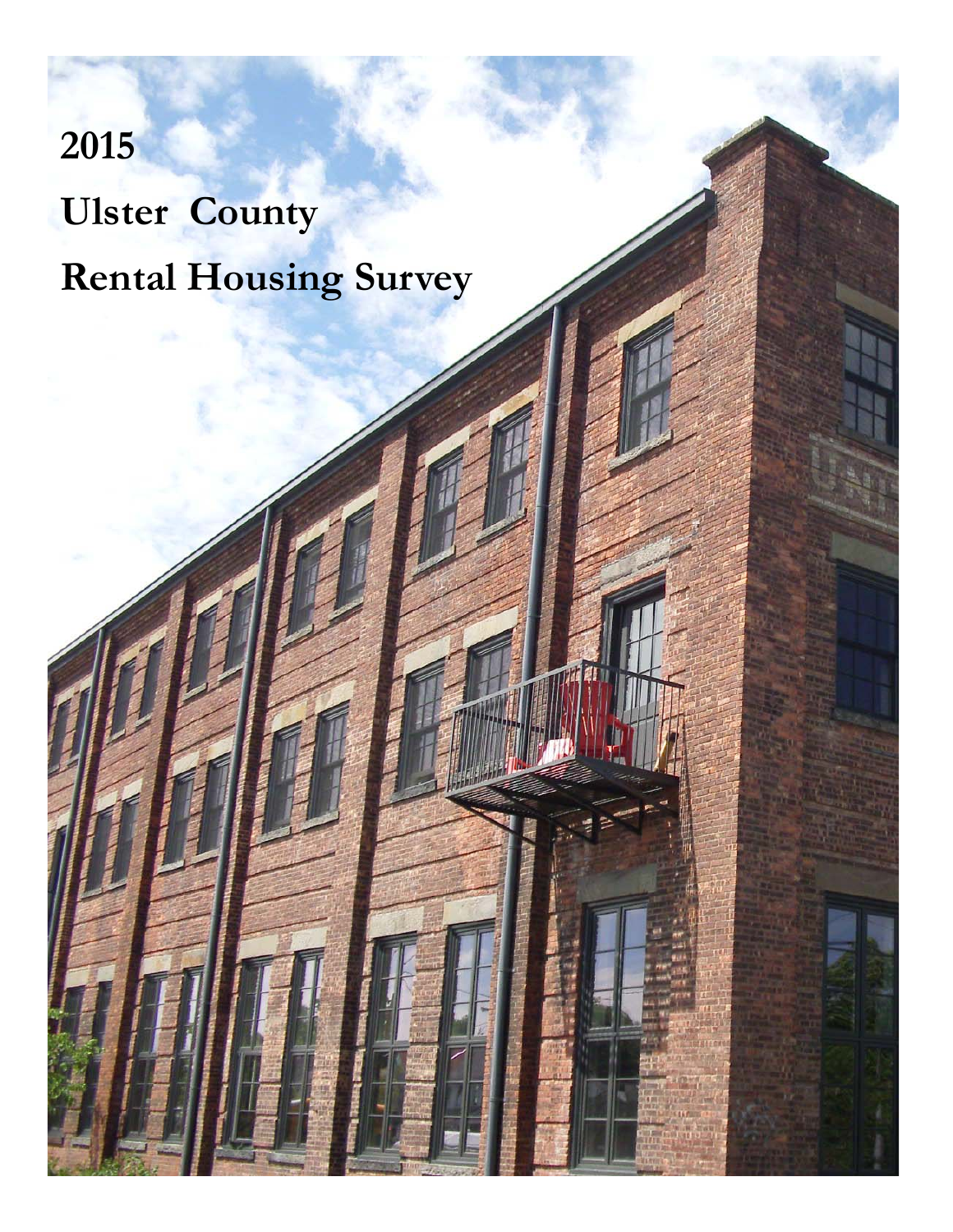# 2015 Ulster County Rental Housing Survey

**Thank you to all of our Ulster County apartment owners and managers for your participation in the survey. We could not do this without you!** 

**Ulster County Planning Department 244 Fair St. PO Box 1800 Kingston, NY 12402** 

**(845) 340-3340** 

**ulstercountyny.gov/planning** 

**June 2016** 

**COVER PHOTO: The Lace Mill in Kingston, NY. It was a vacant factory for several decades before it was turned into affordable housing for artists.**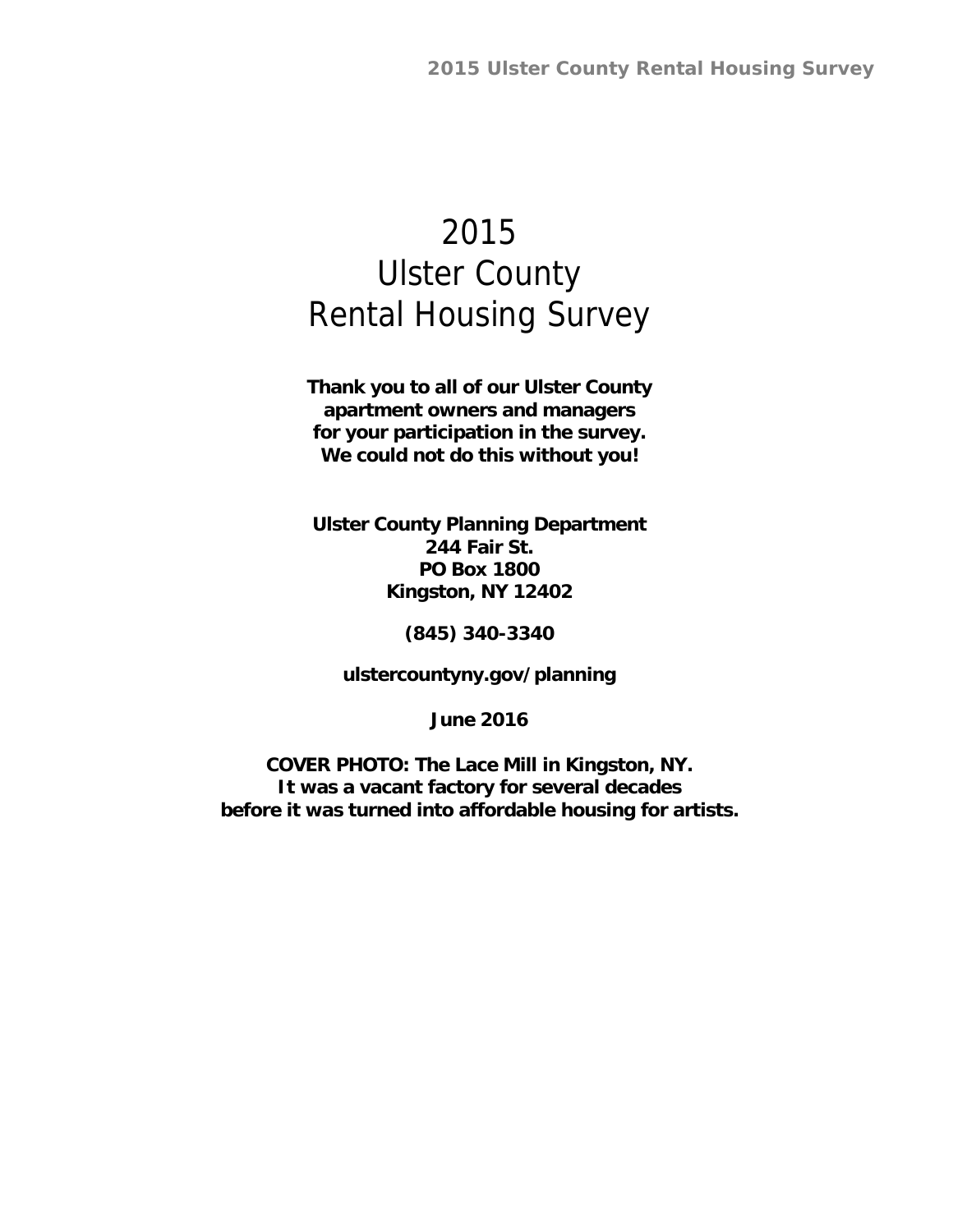#### **Abstract**

- **The 2015 Rental Housing Survey was sent to 354 owners/managers. There were 141 responses for a response rate of 39.83%, representing 3,517 units.**
- **The total sample size of 354 properties was an increase from recent years. All of the increase was in the portion of the total sample for Non-Subsidized Housing.**
- **For Non-Subsidized Housing, the response rate was 35.53% with surveys completed for 113 properties in a sample of 318. These 113 properties have 2,330 units.**
- **For Subsidized Housing, the response rate was 77.78% with surveys completed for 28 properties in a sample of 36. These 28 properties have 1,187 units.**
- **Average and Median rents of Non-Subsidized Housing for 2015 are:**

|  |  | Avg Studio \$ 688 (+1.6%) |  |  | Median Studio \$ 700 (+12.2%) |
|--|--|---------------------------|--|--|-------------------------------|
|  |  | $1-BR$ \$ 880 $(-0.8\%)$  |  |  | $1-BR$ \$ 875 (-0.3%)         |
|  |  | $2-BR$ \$ 959 (-6.3%)     |  |  | $2-BR$ \$1,100 (+7.5%)        |
|  |  | $3-BR$ \$1,184 (+2.7%)    |  |  | $3-BR$ \$1,140 $(+1.9\%)$     |

**Percentage changes are relative to 2014 Average and Median rents.** 

**• Using the HUD definition, the yearly income required to support the Average Rent for Non-Subsidized Housing in 2015 without being a rent burden is:** 

| Studio | \$27,520 |
|--------|----------|
| 1-BR   | \$35,200 |
| 2-BR   | \$38,360 |
| 3-BR   | \$47,360 |

- **The vacancy rate, as surveyed, for Non-Subsidized Housing for 2015 is 2.92% with 68 of 2,330 units vacant. This is lower than the 2014 vacancy rate of 4.37%.**
- **The Advertised Rental Housing sample for 2015 was 353 units. This data is from newspaper advertisements and Craigslist.**
- **Average and Median rents of Advertised Rental Housing units for 2011 are:**

|  |  | Avg Studio \$ 795 (+5.4%) |  |  | Median Studio \$ 775 (+4.1%) |
|--|--|---------------------------|--|--|------------------------------|
|  |  | $1-BR$ \$ 896 $(+2.8\%)$  |  |  | 1-BR \$ 850 no change        |
|  |  | $2-BR$ \$1,095 (+13.3%)   |  |  | $2-BR$ \$ 1,050 (+19.0%)     |
|  |  | $3-BR$ \$1,334 (+9.8%)    |  |  | $3-BR$ \$ 1,300 (+7.7%)      |

**Percentage changes are relative to 2010 average rents of Advertised Housing.** 

- **No vacancies were reported among the Subsidized Housing providers who responded to the survey. The largest waitlists were reported by properties for seniors only.**
- **The Subsidized Housing information no longer lists specific properties. It uses survey data to present a broader picture of who qualifies to live in subsidized housing.**
- **The cost of living in Ulster County is high enough where employed individuals with moderate incomes still qualify for certain subsidized units.**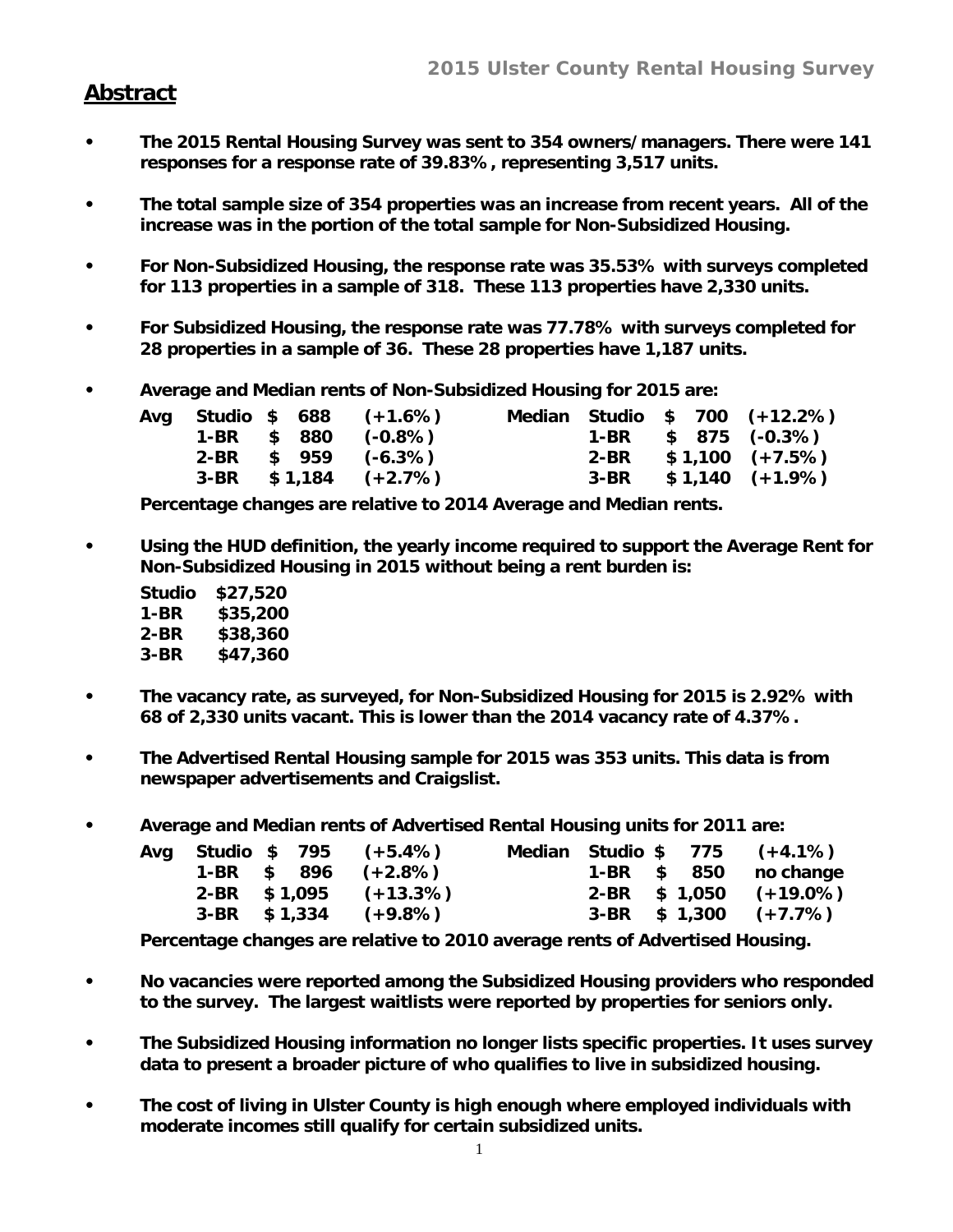# **Introduction**

This is the sixteenth year that the Ulster County Planning Deprtment has undertaken the Rental Housing Survey. More than one quarter of our county's population lives in rental housing. The 2010 U.S. Decennial Census had 48,189 or 26.4% of the County's population living in rental housing. This report presents fundamental information about the rental housing market in Ulster County. It includes information on supply, cost and affordability of housing rentals. Three categories of housing units are included: **Non-Subsidized Housing, Advertised Rental Housing and Subsidized Housing.**

#### **Methodology**

**Non-Subsidized Housing** information is derived from responses to the Ulster County Rental Housing Survey Questionnaire. The questionnaire asks for the following information:

- Number of units by size ( $#$  bedrooms)
- Monthly rent for each apartment size
- Utilities included in the rent
- Number of vacancies in each
- If waiting list was kept and if not, why?
- Number/type of units set aside for seniors/disabled

The number of questionnaires sent has varied each year as the survey evolved. It began with 32 and grew to as many as 321 in 2002. For the 2015 Survey, 354 questionnaires were either sent to landlords or property managers who then completed them or Ulster County Planning Department staff completed these questionnaires at their office in Kingston using information submitted via phone or email.

Attention has been paid to receive responses from municipalities that have been under-represented in previous years. Our goal is to correlate the percentage of units in the survey sample for each municipality with the corresponding percentage of actual rental units to make the survey a true representative sample for the entire county. As we are dependent on the voluntary cooperation of our landlords and property managers, it doesn't always come out perfectly. In addition, the Survey has consistently reached out to major housing complexes in each municipality.

For 2015, the sample size was increased to help maintain a representative sample. Responses were received for 141 properties yielding a response rate of 39.83%. In 2014, the response rate was 59.5%, however the sample size was smaller and there were fewer responses with 78 received.

**Advertised Rental Housing** results originate from data contained in the **RUPCO** (Rural Ulster Preservation Co.) **Rent Reasonableness Comparison Log**. This data is compiled predominantly from advertisements of available rental units from **The Daily Freeman** and the **Woodstock Times**. A small portion of the listings are received by phone from landlords or rental agents. **The Comparison Log** provides the following information for each rental unit:

- Building type (1-Family, Mobile Home, Apt.)
- Number of bedrooms
- Rental amount
- Inventory of utilities included in the rent
- Location
- Phone number of contact person
- Date available
- Source (ad, phone call)

Ulster County Planning Department staff collected data from various print and online resources. See page 9 for more details. All data were screened for duplicates.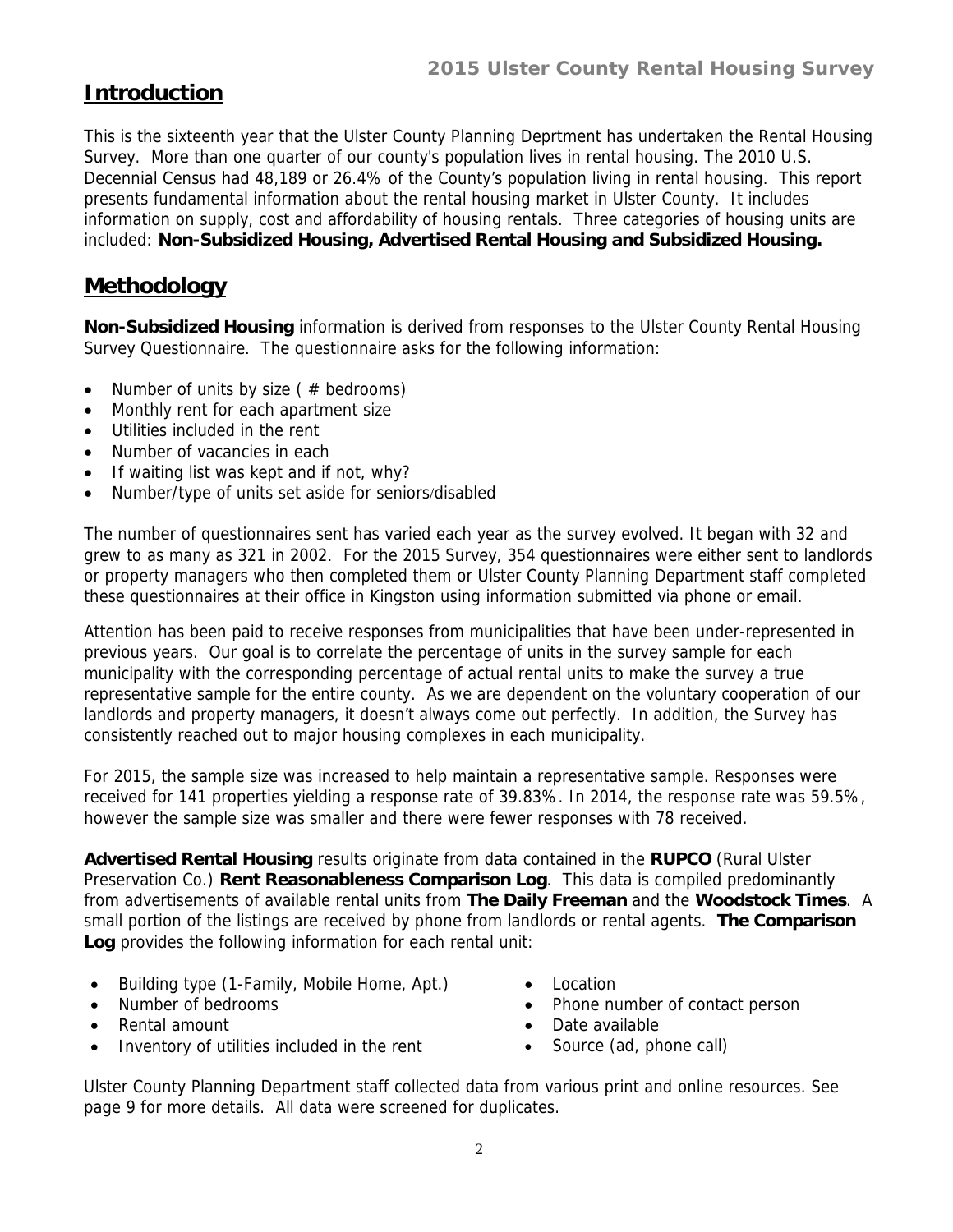**Subsidized Housing** data originates from responses to the Ulster County Housing Survey Questionnaire and/or phone inquiries to update vacancy and waiting list data. Subsidized housing providers are asked to provide the same information as the Non-Subsidized Housing Questionnaire with some modification. As rental amounts for subsidized units are predicated on subsidy regulations, rental amounts were not obtained. Instead, subsidized housing providers were asked "How is rent calculated?" and "What are the income limits, if any?" Additional information requested of subsidized housing providers was:

- Target populations served (seniors, disabled, homeless, single parent)
- If waiting lists were kept because there was enough demand

# **Who Rents in Ulster County?**

According to **American Community Survey 2010 – 2014 Five Year Estimates,** renters in Ulster County comprise many different household types. The following table illustrates the numbers and types of households of Ulster County renters.

| <b>Renter Occupied Units</b>                 |                   |                                                         |        |  |  |  |  |  |  |
|----------------------------------------------|-------------------|---------------------------------------------------------|--------|--|--|--|--|--|--|
|                                              | by Household Type |                                                         |        |  |  |  |  |  |  |
|                                              |                   | American Community Survey 2010-2014 Five Year Estimates |        |  |  |  |  |  |  |
|                                              |                   |                                                         |        |  |  |  |  |  |  |
| <b>Family households</b>                     | 9,587             | <b>Non-family households</b>                            | 11,559 |  |  |  |  |  |  |
|                                              |                   |                                                         |        |  |  |  |  |  |  |
| <b>Married-couple family</b>                 | 4,565             | Householder living alone                                | 9,116  |  |  |  |  |  |  |
| Hholder age 15 - 34                          | 1,440             | Hholder age 15 - 34                                     | 1,706  |  |  |  |  |  |  |
| Hholder age 35 - 64                          | 2,658             | Hholder age 35 - 64                                     | 4,350  |  |  |  |  |  |  |
| Hholder age 65 +                             | 467               | Hholder age 65 +                                        | 3,060  |  |  |  |  |  |  |
| Male hholder, no wife present                | 1,371             | <b>Hholder not living alone</b>                         | 2,443  |  |  |  |  |  |  |
| Hholder age 15 - 34                          | 445               | Hholder age 15 - 34                                     | 1,458  |  |  |  |  |  |  |
| Hholder age 35 - 64                          | 848               | Hholder age 35 - 64                                     | 769    |  |  |  |  |  |  |
| Hholder age 65 +                             | 78                | Hholder age 65 +                                        | 216    |  |  |  |  |  |  |
| Fem. hholder, no husb. present               | 3,651             |                                                         |        |  |  |  |  |  |  |
| Hholder age 15 - 34                          | 1,253             |                                                         |        |  |  |  |  |  |  |
| Hholder age 35 - 64                          | 2,294             |                                                         |        |  |  |  |  |  |  |
| Hholder age 65 +                             | 104               |                                                         |        |  |  |  |  |  |  |
|                                              |                   |                                                         |        |  |  |  |  |  |  |
| <b>Total Ulster County Renter Households</b> |                   |                                                         | 21,146 |  |  |  |  |  |  |
| <b>Total Ulster County Renter Persons</b>    |                   |                                                         | 46,456 |  |  |  |  |  |  |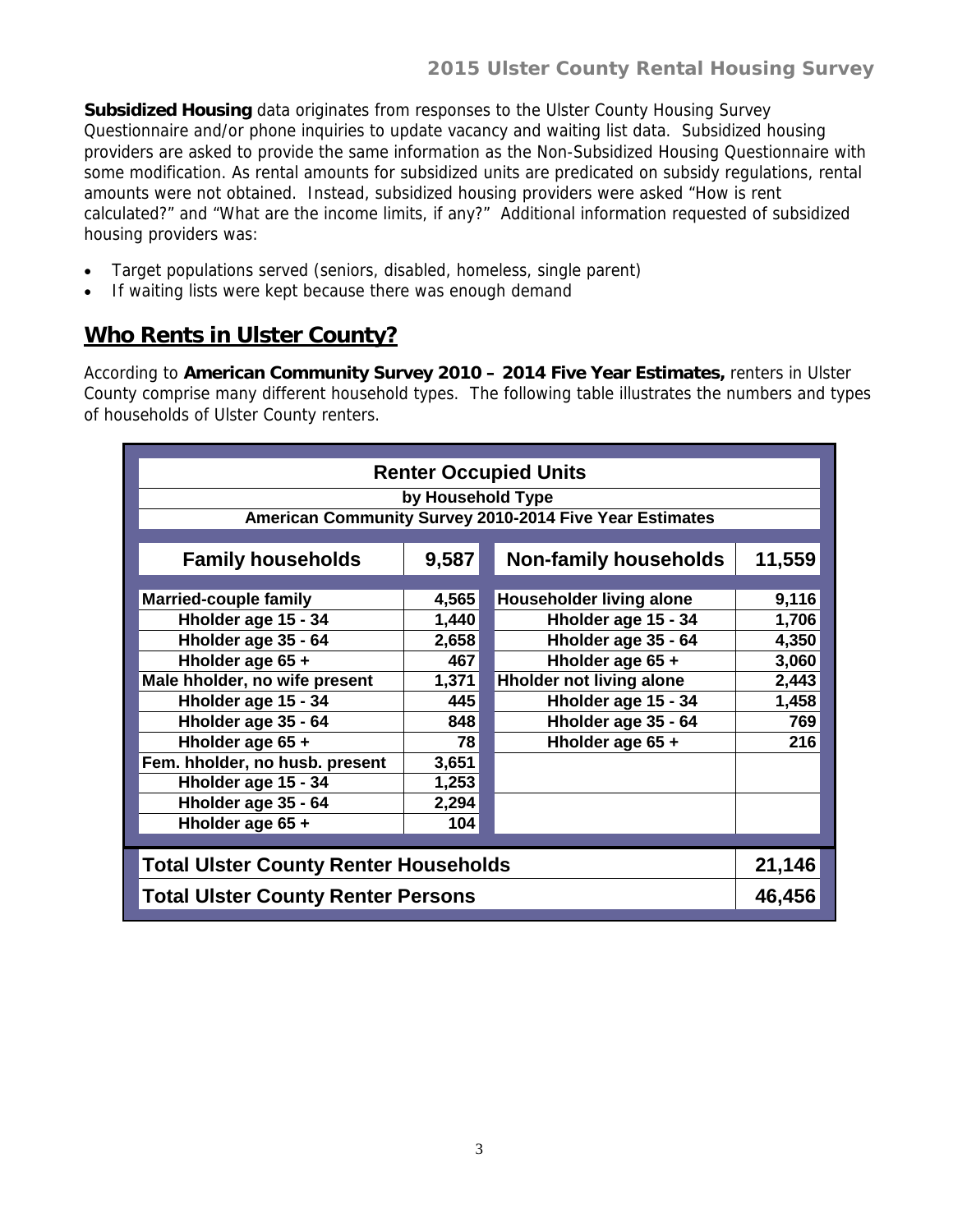### **Census Data**

|                     | 2010 Census Rental - 2015 Survey Sample Comparison |                                |                    |                |                 |                |                           |              |              |  |  |  |
|---------------------|----------------------------------------------------|--------------------------------|--------------------|----------------|-----------------|----------------|---------------------------|--------------|--------------|--|--|--|
|                     | by Municipality                                    |                                |                    |                |                 |                |                           |              |              |  |  |  |
|                     |                                                    |                                | <b>Census Data</b> |                |                 |                | <b>Rental Survey Data</b> |              |              |  |  |  |
| <b>Municipality</b> | Housing                                            | Rental<br>% Rentals<br>%County |                    |                | Non-S.          | Advtsd.        | Subs.                     | <b>Total</b> | %Survey      |  |  |  |
|                     | <b>Units</b>                                       | <b>Units</b>                   | in Muni.           | <b>Rentals</b> | <b>Units</b>    | <b>Units</b>   | <b>Units</b>              | in Survey    | <b>Units</b> |  |  |  |
|                     |                                                    |                                |                    |                |                 |                |                           |              |              |  |  |  |
| Ellenville          | 1.845                                              | 914                            | 49.5%              | 4.0%           | 97              | 13             | 96                        | 206          | 5.3%         |  |  |  |
| Denning             | 531                                                | 64                             | 12.1%              | 0.3%           |                 |                |                           | $\bf{0}$     |              |  |  |  |
| <b>Esopus</b>       | 3,969                                              | 1,031                          | 26.0%              | 4.5%           | 14              | 18             | 13                        | 45           | 1.2%         |  |  |  |
| Gardiner            | 2,610                                              | 534                            | 20.5%              | 2.3%           | 14              | 9              |                           | 23           | 0.6%         |  |  |  |
| Hardenburgh         | 344                                                | 31                             | 9.0%               | 0.1%           |                 |                |                           |              |              |  |  |  |
| <b>Hurley</b>       | 3,069                                              | 399                            | 13.0%              | 1.7%           | 10 <sup>1</sup> | 5              |                           | 15           | 0.4%         |  |  |  |
| Kingston (C)        | 11,147                                             | 5,897                          | 52.9%              | 25.8%          | 1,109           | 84             | 362                       | 1,555        | 40.2%        |  |  |  |
| Kingston (T)        | 432                                                | 60                             | 13.9%              | 0.3%           |                 |                |                           |              |              |  |  |  |
| Lloyd               | 4.419                                              | 1.362                          | 30.8%              | 6.0%           | 26              | 18             | 51                        | 95           | 2.5%         |  |  |  |
| <b>Marbletown</b>   | 2,989                                              | 482                            | 16.1%              | 2.1%           |                 | 4              |                           | 4            | 0.1%         |  |  |  |
| Marlborough         | 3,644                                              | 1,084                          | 29.7%              | 4.7%           | 17              | $\overline{2}$ | 180                       | 199          | 5.1%         |  |  |  |
| <b>New Paltz</b>    | 6,828                                              | 3,399                          | 49.8%              | 14.9%          | 575             | 52             | 86                        | 713          | 18.4%        |  |  |  |
| Olive               | 2.498                                              | 423                            | 16.9%              | 1.9%           |                 | 10             | 19                        | 29           | 0.7%         |  |  |  |
| <b>Plattekill</b>   | 4.242                                              | 1,174                          | 27.7%              | 5.1%           | 26              | 4              |                           | 30           | 0.8%         |  |  |  |
| <b>Rochester</b>    | 4,019                                              | 707                            | 17.6%              | 3.1%           | 4               | 18             | 9                         | 31           | 0.8%         |  |  |  |
| <b>Rosendale</b>    | 2,897                                              | 742                            | 25.6%              | 3.2%           | 10              | 15             | 40                        | 65           | 1.7%         |  |  |  |
| <b>Saugerties</b>   | 11,108                                             | 3,748                          | 33.7%              | 16.4%          | 142             | 29             | 159                       | 330          | 8.5%         |  |  |  |
| Shandaken           | 2,776                                              | 519                            | 18.7%              | 2.3%           | 13              | 9              | 24                        | 46           | 1.2%         |  |  |  |
| Shawangunk          | 4,333                                              | 883                            | 20.4%              | 3.9%           | 10              | $\overline{2}$ |                           | 12           | 0.3%         |  |  |  |
| <b>Ulster</b>       | 5,368                                              | 1.574                          | 29.3%              | 6.9%           | 223             | 8              | 72                        | 303          | 7.8%         |  |  |  |
| Wawarsing           | 6,211                                              | 1,871                          | 30.1%              | 8.2%           | 10              | 13             |                           | 23           | 0.6%         |  |  |  |
| Woodstock           | 4,157                                              | 793                            | 19.1%              | 3.5%           | 30              | 40             | 76                        | 146          | 3.8%         |  |  |  |
| <b>Total</b>        | 89,436                                             | 27,691                         | 29.4%              | 100%           | 2,330           | 353            | 1,187                     | 3,870        | 100%         |  |  |  |

The chart below compares 2010 Census rental housing data with the 2015 Rental Survey sample.

Municipalities with the highest number of rental unit in the Survey are the City of Kingston and the Towns of Marlborough and Ulster, the Village of Ellenville, New Paltz (town and village) and Saugerties (town and village).

This year's survey sample is overrepresented in Ellenville, the City of Kingston and New Paltz (town and village). It is underrepresented in Esopus, Gardiner, Hurley, Lloyd, Marbletown, Olive, Plattekill, Rochester, Rosendale, Saugerties (town and village), Shawangunk and Wawarsing.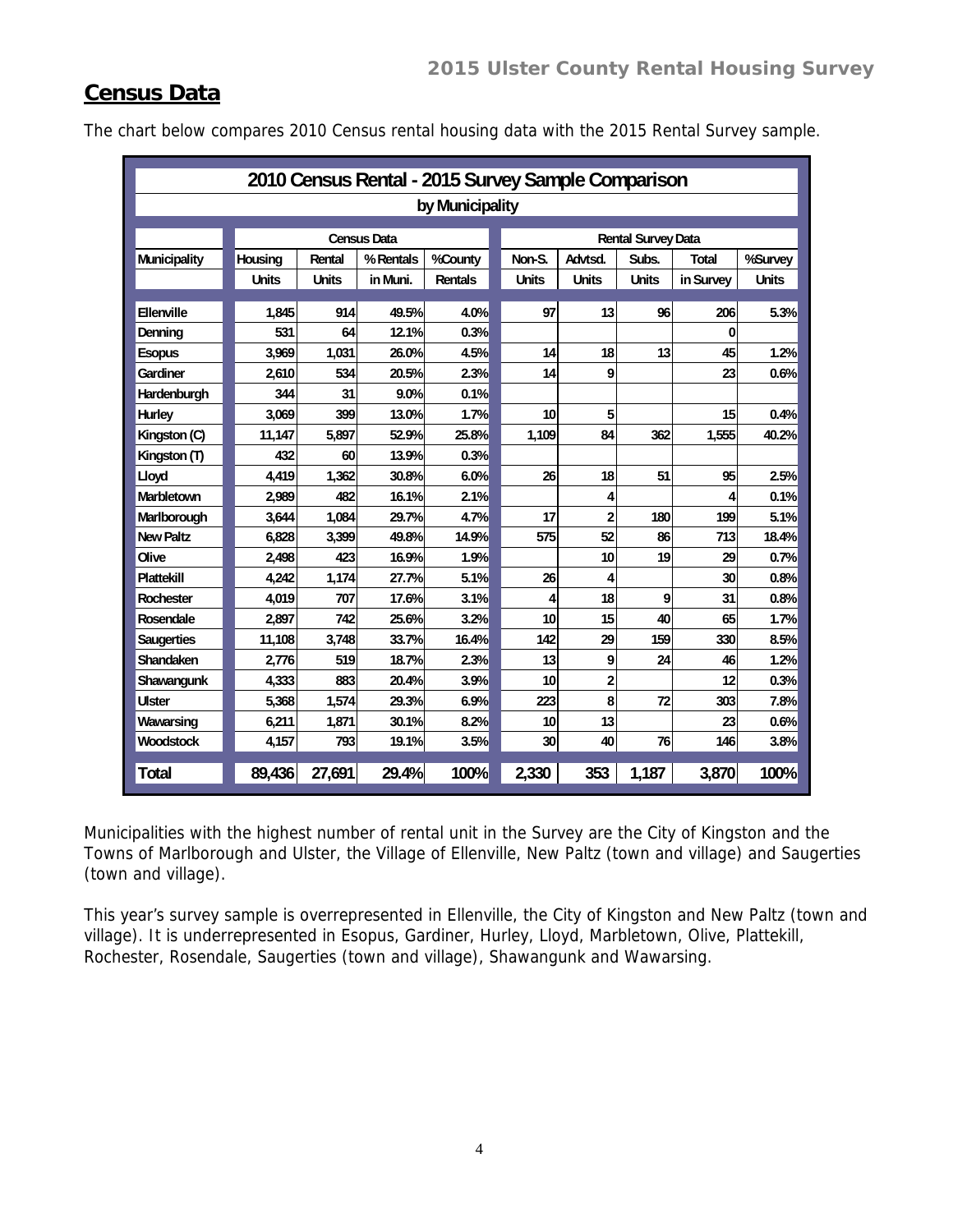#### **Non-Subsidized Housing**

**Non-Subsidized Housing** units are rental housing units, regardless of the number of units in the structure, which do not have rental rates based on income eligibility.

|                     | 2015 Non-Subsidized Apartments | <b>Sample by Municipality / Unit Size</b> |       |                |              |              |
|---------------------|--------------------------------|-------------------------------------------|-------|----------------|--------------|--------------|
| <b>Municipality</b> | <b>Total Units</b>             | <b>Studio</b>                             | 1 BR  | 2 BR           | 3 BR         | $4 + BR$     |
|                     |                                |                                           |       |                |              |              |
| Ellenville          | 97                             | 1                                         | 41    | 36             | 18           | 1            |
| <b>Esopus</b>       | 14                             | 1                                         | 12    |                | 1            |              |
| Gardiner            | 14                             |                                           | 4     | 8              | $\mathbf{2}$ |              |
| Hurley              | 10                             | 1                                         | 4     | 5              |              |              |
| Kingston (C)        | 1.109                          | 51                                        | 494   | 525            | 38           | 1            |
| Lloyd               | 26                             | 8                                         | 8     | 10             |              |              |
| <b>Marbletown</b>   | 0                              |                                           |       |                |              |              |
| Marlborough         | 17                             | 1                                         | 13    | 3              |              |              |
| <b>New Paltz</b>    | 575                            | 1                                         | 265   | 303            | 6            |              |
| Olive               | 0                              |                                           |       |                |              |              |
| <b>Plattekill</b>   | 26                             |                                           | 9     | 17             |              |              |
| Rochester           | $\overline{\mathbf{4}}$        |                                           |       | 3              | 1            |              |
| Rosendale           | 10                             | 1                                         | 4     | 5              |              |              |
| <b>Saugerties</b>   | 142                            | 10                                        | 90    | 39             | 3            |              |
| Shandaken           | 13                             | 1                                         | 10    | $\mathbf{2}$   |              |              |
| Shawangunk          | 10                             |                                           | 3     | 5              | $\mathbf{2}$ |              |
| <b>Ulster</b>       | 223                            | 34                                        | 122   | 48             | 19           |              |
| Wawarsing           | 10                             |                                           | 8     | $\overline{2}$ |              |              |
| Woodstock           | 30                             | 3                                         | 26    | 1              |              |              |
|                     |                                |                                           |       |                |              |              |
| <b>Total</b>        | 2,330                          | 113                                       | 1,113 | 1.012          | 90           | $\mathbf{2}$ |
| % of Total          |                                | 4.8%                                      | 47.8% | 43.4%          | 3.9%         | 1.8%         |

Distribution of apartments by unit size shows that 96% of the rental housing has two or fewer bedrooms. Only 4% of the total units have three bedrooms or more. Survey results include 2 five-bedroom units. No survey data was collected from Marbletown and Olive.

Woodstock and New Paltz, particularly in and around the Village of New Paltz, have the highest rents. Ellenville has the lowest rents.

The response rate for non-subsidized housing was 35.53%. There were 113 questionnaires completed for properties whose landlords or property managers supplied data for the Survey. This is out of 318 properties whose landlords were contacted.

|                      | <b>Non-Subsidized Apartments</b> |             |                |    |             |    |               |                                                          |  |  |  |
|----------------------|----------------------------------|-------------|----------------|----|-------------|----|---------------|----------------------------------------------------------|--|--|--|
|                      |                                  |             |                |    |             |    |               | 2015 Average and Median Rent by Municipality / Unit Size |  |  |  |
|                      |                                  |             |                |    |             |    |               |                                                          |  |  |  |
| <b>Municipality</b>  | # Units                          |             | <b>Studios</b> |    | <b>1 BR</b> |    |               | 2 BR<br>3 BR                                             |  |  |  |
|                      |                                  | Avg         | <b>Median</b>  |    | Avg         |    | <b>Median</b> | <b>Median</b><br><b>Median</b><br>Avg<br>Avg             |  |  |  |
|                      |                                  |             |                |    |             |    |               |                                                          |  |  |  |
| <b>Ellenville</b>    | 97                               | \$<br>550   | \$<br>550      | \$ | 754         | \$ | 800           | \$<br>902<br>\$<br>950<br>\$1,042<br>\$1,100             |  |  |  |
| <b>Esopus</b>        | 14                               | \$<br>650   | \$<br>650      | \$ | 642         | \$ | 828           | \$<br>1.392<br>\$1,392                                   |  |  |  |
| Gardiner             | 14                               |             |                | \$ | 900         | \$ | 900           | \$1,438<br>\$<br>1,950<br>\$1,950<br>\$<br>1.500         |  |  |  |
| <b>Hurley</b>        | 10                               | \$<br>550   | 550<br>\$      | \$ | 700         | S  | 688           | 650<br>733<br>\$<br>S                                    |  |  |  |
| Kingston (C)         | 1,109                            | \$<br>690   | 750<br>\$      | \$ | 942         | \$ | 873           | 1.103<br>\$1.173<br>\$<br>\$<br>1.048<br>\$1,140         |  |  |  |
| Lloyd                | 26                               | \$<br>700   | \$<br>700      | \$ | 775         | \$ | 775           | \$<br>\$<br>1,010<br>1,013                               |  |  |  |
| Marbletown           | 0                                |             |                |    |             |    |               |                                                          |  |  |  |
| Marlborough          | 17                               | \$<br>650   | 650<br>\$      | \$ | 717         | \$ | 775           | \$<br>600<br>600<br>\$                                   |  |  |  |
| <b>New Paltz</b>     | 575                              | \$<br>850   | \$<br>850      | \$ | 967         | \$ | 975           | \$<br>1,236<br>\$<br>\$1,127<br>\$1,028<br>1,270         |  |  |  |
| Olive                | 0                                |             |                |    |             |    |               |                                                          |  |  |  |
| <b>Plattekill</b>    | 26                               |             |                | \$ | 815         | \$ | 738           | \$<br>1.100<br>\$<br>1.100                               |  |  |  |
| <b>Rochester</b>     | 4                                |             |                |    |             |    |               | \$<br>\$<br>650<br>\$<br>650<br>950<br>\$<br>950         |  |  |  |
| Rosendale            | 10                               | \$<br>600   | \$<br>600      | \$ | 905         | \$ | 873           | \$<br>1.120<br>1.200<br>S                                |  |  |  |
| <b>Saugerties</b>    | 142                              | \$<br>643   | \$<br>663      | \$ | 751         | \$ | 750           | \$<br>867<br>900<br>\$1.016<br>\$<br>\$1,016             |  |  |  |
| <b>Shandaken</b>     | 13                               | \$<br>1,000 | \$<br>1,000    | \$ | 619         | \$ | 587           | \$<br>1.400<br>\$<br>1.400                               |  |  |  |
| Shawangunk           | 10                               |             |                | \$ | 692         | S  | 725           | \$<br>835<br>850<br>\$<br>825<br>825<br>\$<br>\$.        |  |  |  |
| Ulster               | 223                              | \$<br>696   | 750<br>\$      | \$ | 682         | \$ | 630           | \$<br>976<br>\$<br>1,343<br>1.100<br>\$<br>S<br>1,385    |  |  |  |
| Wawarsing            | 10                               |             |                | \$ | 875         | \$ | 875           | \$<br>1.200<br>\$<br>1,200                               |  |  |  |
| <b>Woodstock</b>     | 30                               | \$<br>685   | 685<br>S       | \$ | 981         | S  | 872           | 1,420<br>1,420<br>\$<br>\$                               |  |  |  |
|                      |                                  |             |                |    |             |    |               |                                                          |  |  |  |
| <b>Ulster County</b> | 2.330                            | \$<br>688   | 700<br>\$      | \$ | 880         | \$ | 875           | \$<br>959<br>\$1,184<br>\$1,100<br>\$1,140               |  |  |  |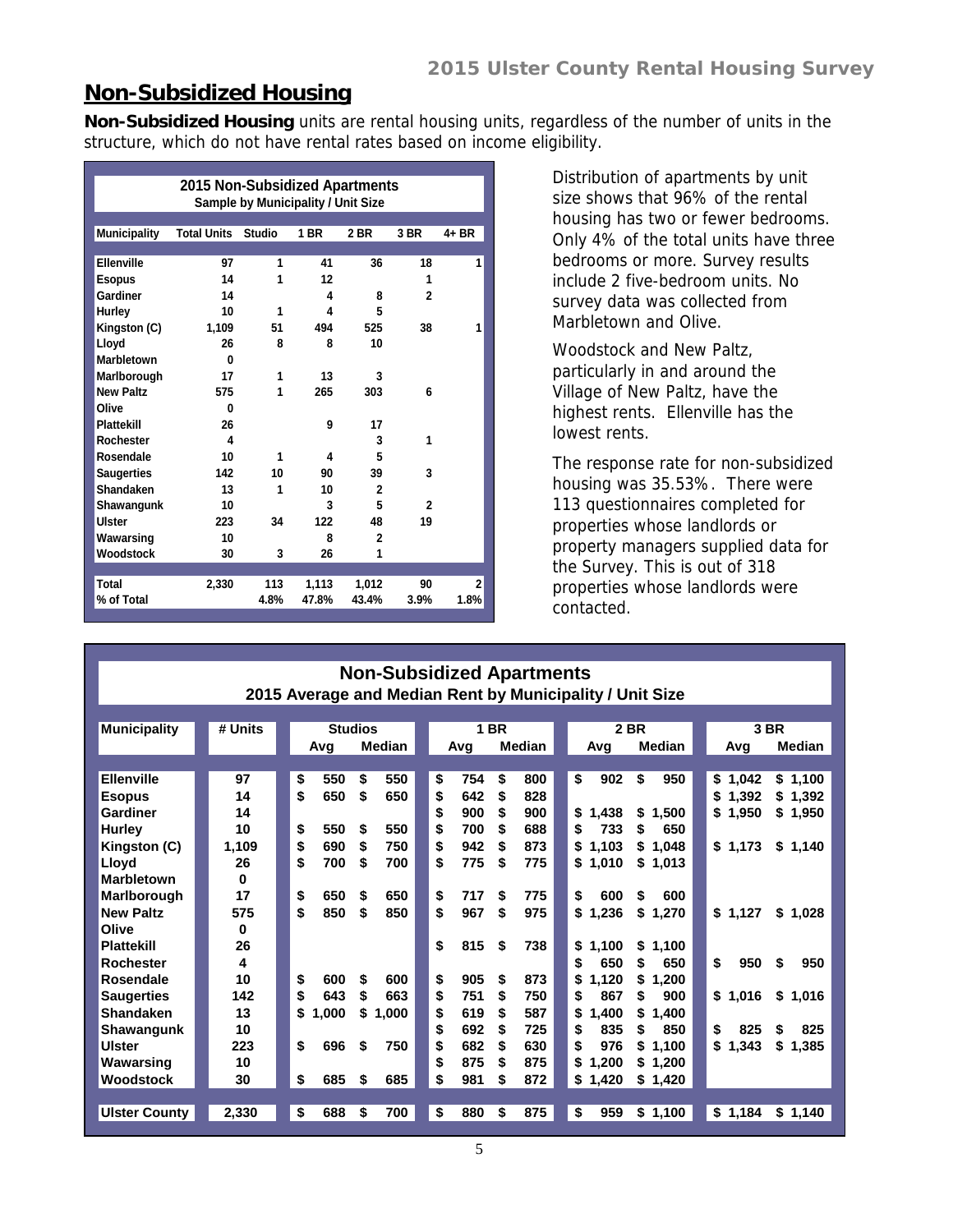|                                                                                                              | <b>Non-Subsidized Apartments</b><br><b>Average Rent Over Time</b>                                                                                                                  |                                                                                                                                                                                    |                                                                                                                                                                                      |                                                                                                                                                                                                      |
|--------------------------------------------------------------------------------------------------------------|------------------------------------------------------------------------------------------------------------------------------------------------------------------------------------|------------------------------------------------------------------------------------------------------------------------------------------------------------------------------------|--------------------------------------------------------------------------------------------------------------------------------------------------------------------------------------|------------------------------------------------------------------------------------------------------------------------------------------------------------------------------------------------------|
| Year / Unit Size                                                                                             | <b>Studio</b>                                                                                                                                                                      | <b>1 BR</b>                                                                                                                                                                        | <b>2 BR</b>                                                                                                                                                                          | 3 BR                                                                                                                                                                                                 |
| 2000<br>2001<br>2002<br>2003<br>2004<br>2005<br>2006<br>2007<br>2008<br>2009<br>2010<br>2011<br>2014<br>2015 | \$<br>495<br>\$<br>459<br>\$<br>467<br>\$<br>491<br>\$<br>512<br>\$<br>527<br>\$<br>549<br>\$<br>562<br>\$<br>592<br>\$<br>567<br>\$<br>603<br>\$<br>564<br>\$<br>677<br>\$<br>688 | \$<br>599<br>\$<br>605<br>\$<br>622<br>\$<br>675<br>\$<br>700<br>\$<br>732<br>\$<br>752<br>\$<br>763<br>\$<br>779<br>\$<br>786<br>\$<br>821<br>\$<br>796<br>\$<br>887<br>\$<br>880 | \$<br>716<br>\$<br>733<br>\$<br>744<br>\$<br>810<br>\$<br>838<br>\$<br>880<br>\$<br>916<br>\$<br>932<br>\$<br>961<br>\$<br>966<br>\$<br>994<br>\$<br>959<br>\$<br>1,023<br>\$<br>959 | \$<br>766<br>\$<br>769<br>\$<br>823<br>\$<br>941<br>\$<br>994<br>\$<br>1,063<br>\$<br>1,095<br>\$<br>1,129<br>\$<br>1,108<br>\$<br>1,119<br>\$<br>1,165<br>\$<br>1,147<br>\$<br>1,153<br>\$<br>1,184 |
| % Chg. '14-'15<br>% Chg. '00-'15                                                                             | 1.6%<br>39.0%                                                                                                                                                                      | $-0.8%$<br>46.9%                                                                                                                                                                   | $-6.3%$<br>33.9%                                                                                                                                                                     | 2.7%<br>54.6%                                                                                                                                                                                        |
| 2015 Income Required<br>w/out Rent Burden                                                                    | \$27,520                                                                                                                                                                           | \$35,200                                                                                                                                                                           | \$38,360                                                                                                                                                                             | \$47,360                                                                                                                                                                                             |

| From 2014 to 2015,       |
|--------------------------|
| rents for one- and       |
| three-bedroom units      |
| changed little. One-     |
| bedroom units saw        |
| slight decreases in both |
| their average and        |
| median prices. Three-    |
| bedroom units saw        |
| slight increases in the  |
|                          |
| both their average and   |

Two-bedroom units did not follow a clear trend. Two-bedroom units saw their median price increase from 2014 to 2015, but their average price decrease. The range in rental prices from the highest priced twobedroom unit to the lowest priced is just over \$900 in the 2015 sample. This range is sizeable, and indicates a large variety in terms of price.

Studio apartments saw their median rents increase by 12.2%. This increase the most seen by any of the units for the survey. Studios with the highest rents in the 2015 sample are more expensive than what was seen in 2014.

|                                           |          | <b>Non-Subsidized Apartments</b> |           |             |             |
|-------------------------------------------|----------|----------------------------------|-----------|-------------|-------------|
|                                           |          | <b>Median Rent Over Time</b>     |           |             |             |
|                                           |          |                                  |           |             |             |
| Year / Unit Size                          |          | <b>Studio</b>                    | 1 BR      | 2 BR        | 3 BR        |
|                                           |          |                                  |           |             |             |
| 2000                                      | \$       | 485                              | \$<br>604 | \$<br>710   | \$<br>750   |
| 2001                                      | \$       | 475                              | \$<br>615 | \$<br>735   | \$<br>805   |
| 2002                                      | \$       | 475                              | \$<br>605 | \$<br>750   | \$<br>865   |
| 2003                                      | \$<br>\$ | 525                              | \$<br>695 | \$<br>830   | \$<br>950   |
| 2004                                      |          | 525                              | \$<br>725 | \$<br>850   | \$<br>1,000 |
| 2005                                      | \$       | 550                              | \$<br>775 | \$<br>900   | \$<br>1,100 |
| 2006                                      | \$<br>\$ | 550                              | \$<br>775 | \$<br>935   | \$<br>1,100 |
| 2007                                      |          | 550                              | \$<br>756 | \$<br>960   | \$<br>1,100 |
| 2008                                      |          | 588                              | \$<br>780 | \$<br>975   | \$<br>1,155 |
| 2009                                      | \$\$     | 565                              | \$<br>780 | \$<br>990   | \$<br>1,155 |
| 2010                                      |          | 625                              | \$<br>850 | \$<br>1,000 | \$<br>1,175 |
| 2011                                      |          | 565                              | \$<br>775 | \$<br>950   | \$<br>1,175 |
| 2014                                      | \$       | 624                              | \$<br>878 | \$<br>1,023 | \$<br>1,119 |
| 2015                                      | \$       | 700                              | \$<br>875 | \$<br>1,100 | \$<br>1,140 |
| % Chg. '14-'15                            |          |                                  |           |             |             |
|                                           |          | 12.2%                            | $-0.3\%$  | 7.5%        | 1.9%        |
| % Chg. '00-'15                            |          | 44.3%                            | 44.9%     | 54.9%       | 52.0%       |
| 2015 Income Required<br>w/out Rent Burden |          | \$28,000                         | \$35,000  | \$44,000    | \$45,600    |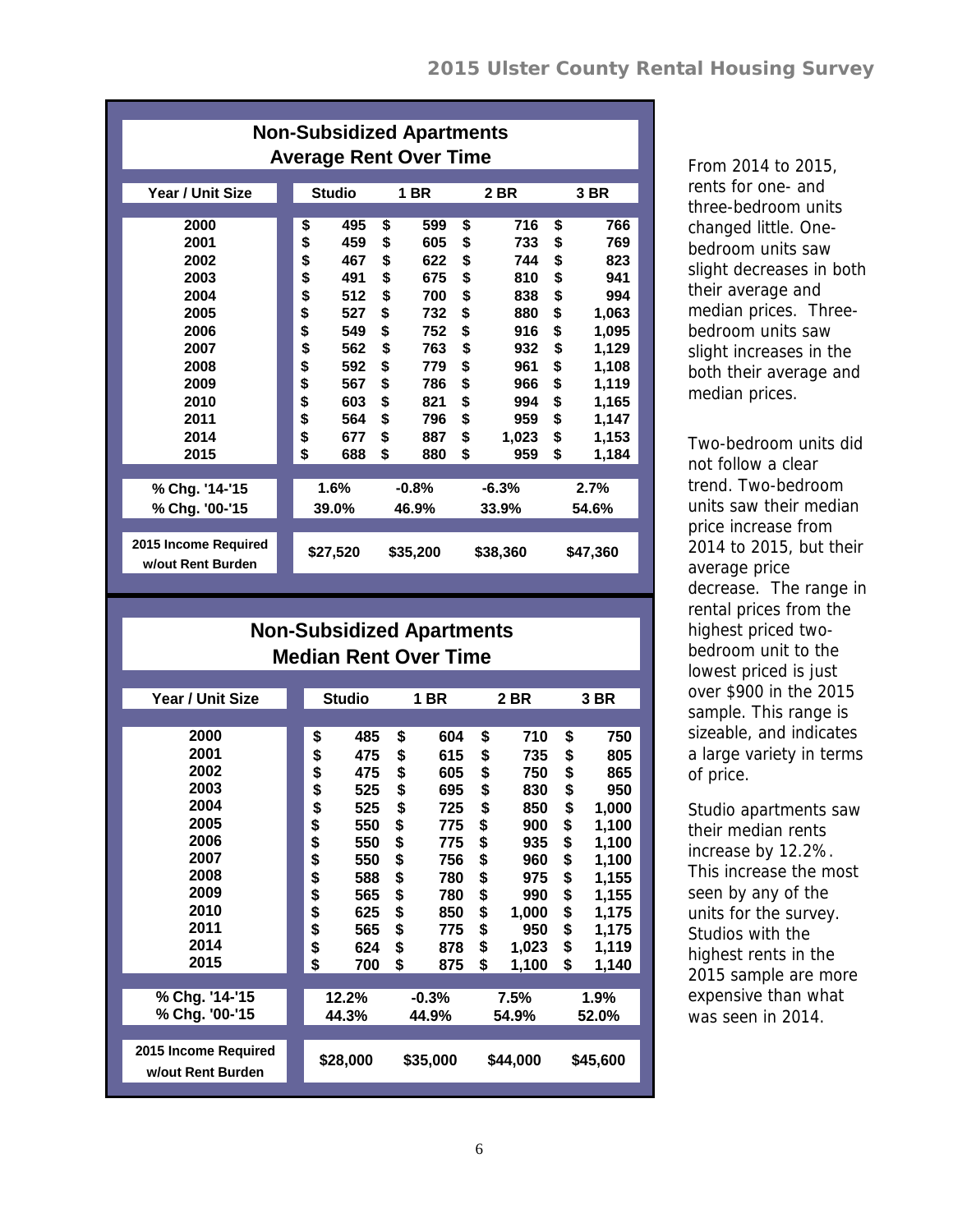#### **2015 Ulster County Rental Housing Survey**

The table below compares the 2015 US Dept. of Housing and Urban Dev. (HUD) Fair Market Rents (FMR) to the survey average and median rents for 2015. FMR are used in various government programs to calculate the subsidies for eligible low income renters that will be paid to landlords.

|               |    |            | 2015 Comparison HUD Fair Market Rents/Survey Non-Subsidized Rents |          |                 |    |                    |          |                  |
|---------------|----|------------|-------------------------------------------------------------------|----------|-----------------|----|--------------------|----------|------------------|
|               |    |            |                                                                   |          |                 |    |                    |          |                  |
| Apt.Type      |    | <b>FMR</b> | Avg. Rent                                                         |          | \$Diff. % Diff. |    | <b>Median Rent</b> |          | \$ Diff. % Diff. |
|               |    |            |                                                                   |          |                 |    |                    |          |                  |
| <b>Studio</b> | \$ | 689        | \$<br>688                                                         | \$1      | 0.1%            | \$ | 700                | -\$11    | $-1.6%$          |
| <b>BR</b>     | \$ | 856        | \$<br>880                                                         | $-$ \$24 | $-2.7%$         | \$ | 875                | $-$ \$19 | $-2.2%$          |
| 2 BR          | S  | 1,110      | \$<br>959                                                         | \$151    | 15.7%           | \$ | 1,100              | \$10     | 0.9%             |
| 3 BR          | S  | 1,455      | \$<br>1,184                                                       | \$271    | 22.9%           | \$ | 1,140              | \$315    | 27.6%            |
|               |    |            |                                                                   |          |                 |    |                    |          |                  |

Survey data of rents for studio and two-bedroom units are comparable with HUD Fair Market Rents (FMR). This suggests that the demand for rental housing in Ulster County is strongest for studio and one-bedroom units. Two and three-bedroom units have rents lower than the FMR, suggesting that the demand for them isn't as strong as smaller rental units, or given the range in rents found in this report, a methodology issue in sampling.

The table to the right shows vacancy data for surveyed Non-Subsidized Housing for 2015.

The 2015 Vacancy Rate, for Non-Subsidized Housing responding to the survey is 2.92% with 68 units vacant at the time of the survey.

| <b>Vacant Units by Municipality</b> |       |                |          |                     |     |                          |         |  |  |  |  |  |
|-------------------------------------|-------|----------------|----------|---------------------|-----|--------------------------|---------|--|--|--|--|--|
| <b>Municipality</b>                 |       | # Units # Vac. | $%$ Vac. | <b>Municipality</b> |     | # Units # Vac. % Vac.    |         |  |  |  |  |  |
| <b>Ellenville</b>                   | 97    | 8              | 8.2%     | <b>Rochester</b>    | 4   |                          | $0.0\%$ |  |  |  |  |  |
| <b>Esopus</b>                       | 14    |                | $0.0\%$  | <b>Rosendale</b>    | 10  |                          | $0.0\%$ |  |  |  |  |  |
| Gardiner                            | 14    |                | $0.0\%$  | <b>Saugerties</b>   | 142 | 11                       | 7.7%    |  |  |  |  |  |
| <b>Hurley</b>                       | 10    | 5              | $50.0\%$ | <b>Shandaken</b>    | 13  | $2^{\circ}$              | 15.4%   |  |  |  |  |  |
| Kingston (C)                        | 1,109 | 15             | 1.4%     | Shawangunk          | 10  |                          | $0.0\%$ |  |  |  |  |  |
| Lloyd                               | 26    | 1              | 3.8%     | <b>Ulster</b>       | 223 | $\overline{\phantom{a}}$ | 3.1%    |  |  |  |  |  |
| Marlborough                         | 17    | 4              | 23.5%    | Wawarsing           | 10  |                          | $0.0\%$ |  |  |  |  |  |
| <b>New Paltz</b>                    | 575   | 13             | 2.3%     | <b>Woodstock</b>    | 10  | 1                        | 10.0%   |  |  |  |  |  |
| <b>Plattekill</b>                   | 26    | 1              | 3.8%     |                     |     |                          |         |  |  |  |  |  |

For 2015, the vacancy rate dropped from 4.37% in 2014 to 2.92% in 2015. The City of Kingston's vacancy rate decreased during this period from 2.3% to 1.4%. New Paltz saw an increase to 2.3% in 2015, after vacancy rates of zero in the last two rental housing surveys. Even with a 2.3% vacancy rate, the demand for rental housing remains high in New Paltz. The demand for rental housing also continues to be high in the Towns of Ulster and Lloyd, given their access to areas with employment opportunities.

Housing professionals recognize a vacancy rate of 5% as an indicator of an optimally functioning rental housing market. A lower than average vacancy rate restricts tenant choice and mobility and gives landlords significant pricing power.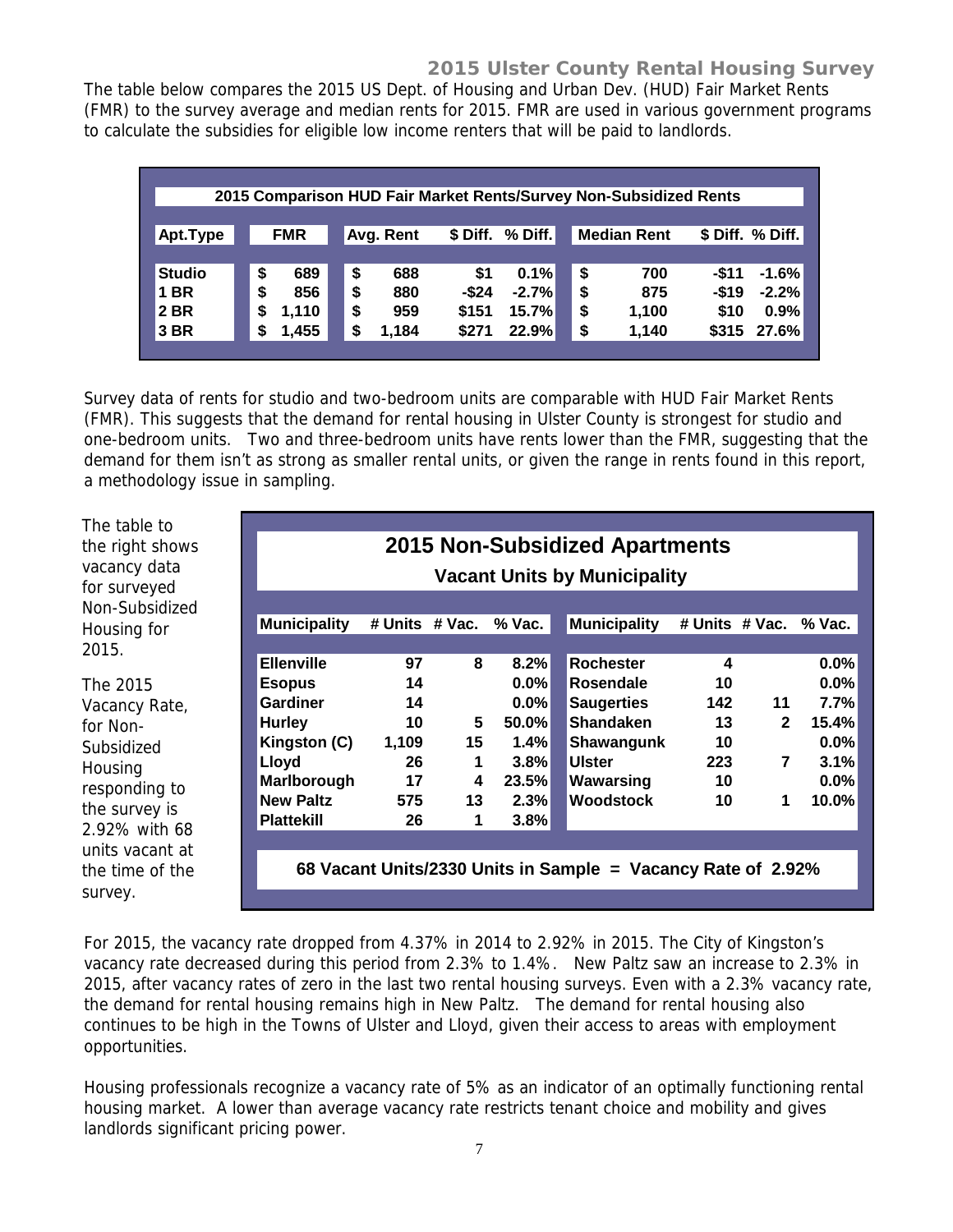

# **Vacancy Rate Over Time Non-Subsidized Housing**

The vacancy rate decreased from 2014 into 2015. At 2.92%, the 2015 vacancy rate is closer to levels seen around the beginning of the decade. The demand for rental housing remains strong in any parts of Ulster County and, in the case of Kingston, appears to be increasing.

Additional data on rental vacancy is available from the **American Community Survey** (ACS), which is an ongoing survey from the U.S. Census Bureau that collects data every year. The results of this survey are published as one- and five-year estimates. One-year estimates are the least accurate, but allow individuals to make to year to year comparisons. Five-year estimates offer statistics with smaller margins of error.

For the 2011-2014 Estimate, rental vacancy rate in Ulster County was 7.1%. The 2006-2010 Estimate had a 4.7% rental vacancy rate in the preceding five year period.

The **2010 U.S. Decennial Census** reported a rental vacancy rate of 7.9% for Ulster County. It should be noted that the Decennial Census is a physical count of the entire population in the United States and not a statistical sample.

All vacancy rates referred to in this report are market vacancies, not economic vacancies. The market vacancy rate is the number of units available for rent divided by the total number of rentable units. An economic vacancy is usually characterized as a unit that is not available for rent. Examples of economic vacancies are model units, manager units, units being readied for occupancy, units being used for storage, units being renovated or any unit that is not rentable in its current condition. ACS and Decennial Census vacancy statistics include rental units that are vacant but not available for rent. This would be one reason ACS and Decennial Census vacancy rates are larger than the ones found in the Ulster County Rental Survey.

Differences between market vacancy rates and economic vacancy rates can vary widely. As the focus of this report is the availability and affordability of rental housing from a consumer perspective, market vacancy rate is the vacancy rate provided.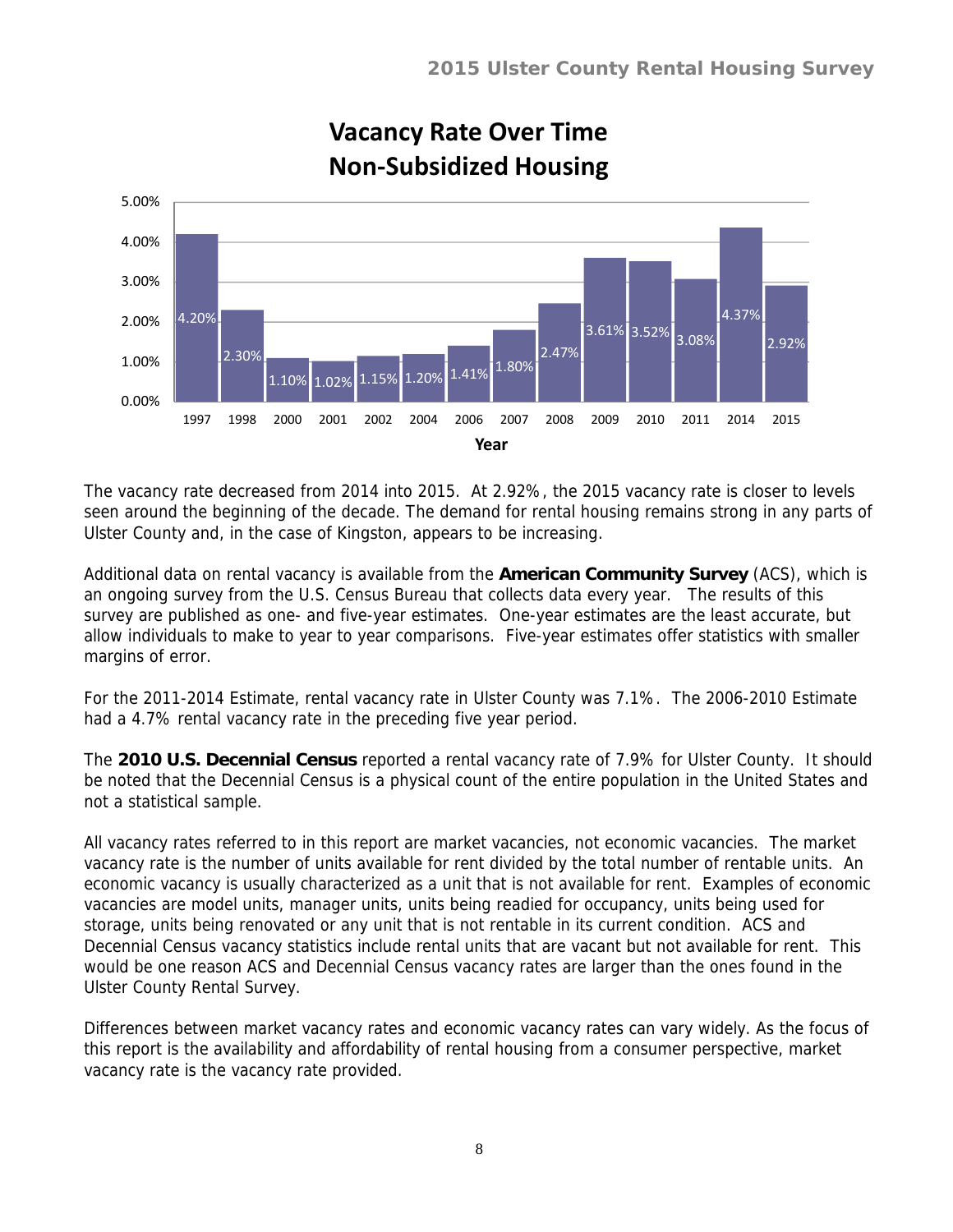#### **Advertised Rental Housing**

**Advertised Rental Housing** was any unit available for rent at the time that the survey was taken. Advertised Rental Housing may be apartments, mobile homes, row houses or single family detached houses. The information contained in the Advertised Rental Housing section is compiled from the **RUPCO Rent Reasonableness Comparison Log, online edition of the Daily Freeman, print edition of the Kingston Times and Craigslist.org Hudson Valley section for apartments and housing rentals**.

For 2015, a compilation of several months' available rentals was used. 2015 figures for **Advertised Rental Housing** are from January through October of 2015 and were screened to eliminate duplicate listings.

The sample size for Advertised Rental Housing for 2015 is 353 units. This is a decrease from the 2014 sample of 411 units.

The distribution of **Advertised Rental Housing** units by size shows higher numbers of 1 and 2 bedroom units. The percentage of 1 bedroom units is lower than what was seen in the 2014 Rental Housing Survey, with percentage of 2 bedroom units having increased. The percentage of studios and 3 bedroom units have held steady.

Kingston, New Paltz, Saugerties and Woodstock continue to have high numbers of advertised units compared to other municipalities.

The screening process for duplicate rental housing advertisements removed a greater number of listings than anticipated. However, more municipalities have data than in the 2014 Rental Housing Survey.

| 2015 Advertised Rental Housing                |                |                |                        |                |  |                |            |  |  |
|-----------------------------------------------|----------------|----------------|------------------------|----------------|--|----------------|------------|--|--|
| <b>Distribution by Municipality/Unit Size</b> |                |                |                        |                |  |                |            |  |  |
|                                               |                |                |                        |                |  |                |            |  |  |
| <b>Municipality</b>                           | <b>Studio</b>  | <b>1 BR</b>    | <b>2 BR</b>            | 3 BR           |  | <b>Total</b>   | % of Total |  |  |
|                                               |                |                |                        |                |  |                |            |  |  |
| <b>Ellenville</b>                             | $\mathbf{2}$   | 4              | 5                      | $\mathbf{2}$   |  | 13             | 3.7%       |  |  |
| <b>Esopus</b>                                 | $\overline{2}$ | 12             | 4                      |                |  | 18             | 5.1%       |  |  |
| Gardiner                                      |                | 5              | 3                      | 1              |  | 9              | 2.5%       |  |  |
| <b>Hurley</b>                                 |                |                | 4                      | 1              |  | 5              | 1.4%       |  |  |
| Kingston (C)                                  | $\overline{7}$ | 29             | 26                     | 22             |  | 84             | 23.8%      |  |  |
| Lloyd                                         |                | 10             | 6                      | $\mathbf{2}$   |  | 18             | 5.1%       |  |  |
| <b>Marbletown</b>                             |                |                | 3                      | 1              |  | 4              | 1.1%       |  |  |
| Marlborough                                   |                | 1              |                        | 1              |  | $\mathbf{2}$   | 0.6%       |  |  |
| <b>New Paltz</b>                              | 5              | 20             | 20                     | 7              |  | 52             | 14.7%      |  |  |
| Olive                                         |                | 3              | 5                      | $\mathbf{2}$   |  | 10             | 2.8%       |  |  |
| <b>Plattekill</b>                             |                | $\overline{2}$ | 1                      | 1              |  | 4              | 1.1%       |  |  |
| <b>Rochester</b>                              | 1              | 7              | 6                      | 4              |  | 18             | 5.1%       |  |  |
| <b>Rosendale</b>                              | 1              | 6              | 5                      | 3              |  | 15             | 4.2%       |  |  |
| <b>Saugerties</b>                             | 3              | 11             | 8                      | 7              |  | 29             | 8.2%       |  |  |
| <b>Shandaken</b>                              | 1              | 6              |                        | $\overline{2}$ |  | 9              | 2.5%       |  |  |
| Shawangunk                                    |                | 1              | 1                      |                |  | $\overline{2}$ | 0.6%       |  |  |
| <b>Ulster</b>                                 |                | 4              | 3                      | 1              |  | 8              | 2.3%       |  |  |
| Wawarsing                                     | 1              | 9              |                        | 3              |  | 13             | 3.7%       |  |  |
| Woodstock                                     | 9              | 17             | 12                     | $\overline{2}$ |  | 40             | 11.3%      |  |  |
|                                               |                |                |                        |                |  |                |            |  |  |
| <b>County Total</b>                           | 32             | 147            | 112                    | 62             |  | 353            | 100%       |  |  |
| % of Total                                    |                |                | 9.1% 41.6% 31.7% 17.6% |                |  | 100%           |            |  |  |

The table on the next page gives the Average and Median Rents for **Advertised Rental Housing**, with data categorized by municipality and bedroom count.

The sample size may preclude conclusions with regard to some municipalities. Average rents were calculated without regard to the number or type of utilities included in the rental amount.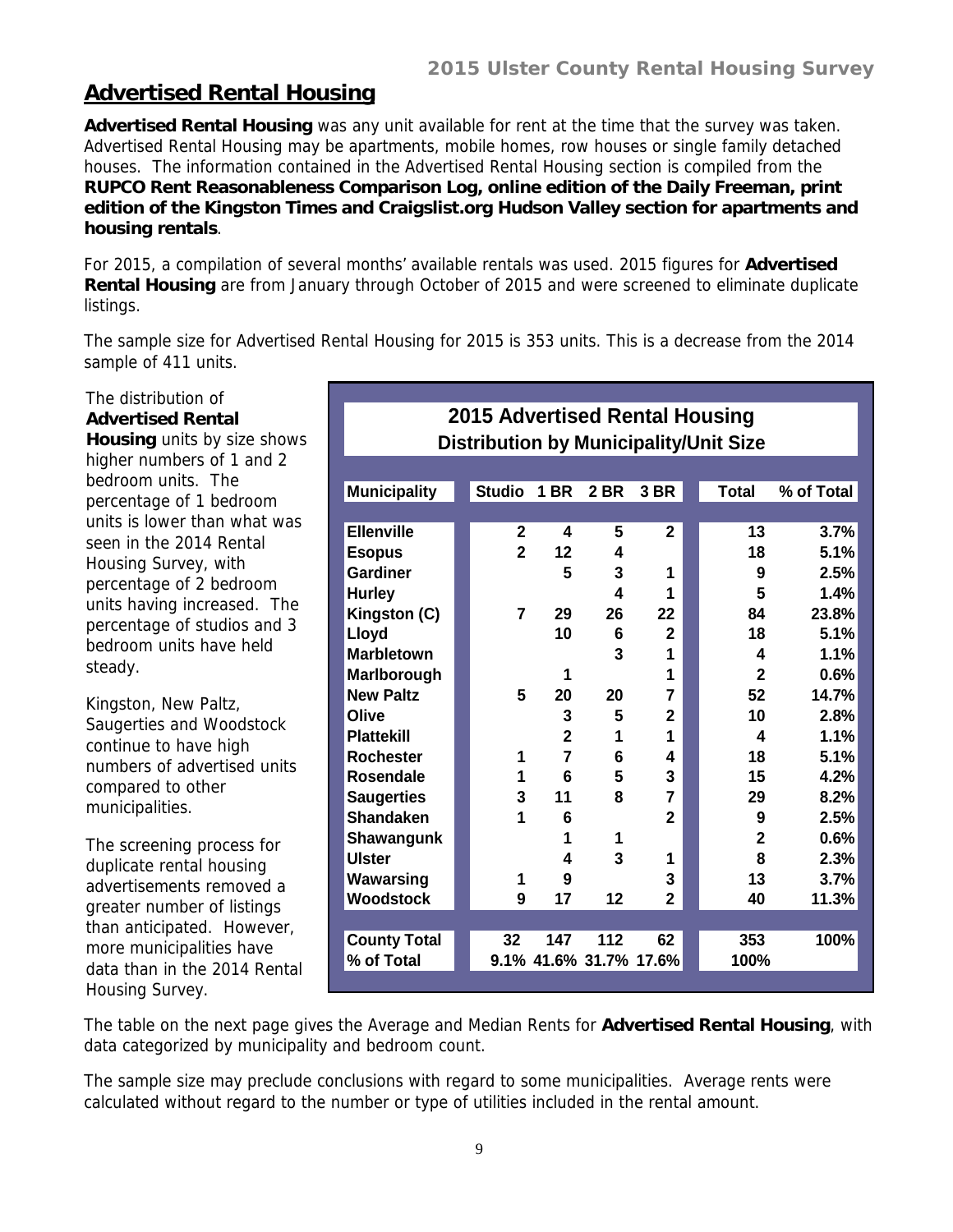| <b>Advertised Apartments</b>                             |                |                |           |                                |                            |                            |  |  |
|----------------------------------------------------------|----------------|----------------|-----------|--------------------------------|----------------------------|----------------------------|--|--|
| 2015 Average and Median Rent by Municipality / Unit Size |                |                |           |                                |                            |                            |  |  |
|                                                          |                |                |           |                                |                            |                            |  |  |
| <b>Municipality</b>                                      | # Units        | <b>Studios</b> |           | <b>1 BR</b>                    | 2 BR                       | 3 BR                       |  |  |
|                                                          |                | Avg            | Median    | Median<br>Avg                  | Median<br>Avg              | Median<br>Avg              |  |  |
|                                                          |                |                |           |                                |                            |                            |  |  |
| <b>Ellenville</b>                                        | 13             | \$<br>662      | 662       | \$<br>731<br>\$<br>725         | \$<br>\$<br>975<br>931     | \$1,282<br>\$1,282         |  |  |
| <b>Esopus</b>                                            | 18             | \$<br>725      | \$<br>725 | \$<br>\$<br>825<br>907         | \$<br>859<br>850<br>\$     |                            |  |  |
| Gardiner                                                 | 9              |                |           | \$<br>950<br>\$<br>950         | \$<br>1.333<br>\$<br>1.400 | \$<br>1.700<br>\$1,700     |  |  |
| Hurley                                                   | 5              |                |           |                                | \$<br>1.425<br>\$1.550     | 1.400<br>\$1.400<br>\$     |  |  |
| Kingston (C)                                             | 84             | \$<br>741      | \$<br>760 | \$<br>810<br>\$<br>800         | 1.054<br>965<br>\$<br>\$   | 1.211<br>\$1.175<br>\$     |  |  |
| Lloyd                                                    | 18             |                |           | \$<br>926<br>\$<br>880         | 1.358<br>\$<br>\$<br>1.400 | \$<br>1.325<br>\$1.325     |  |  |
| Marbletown                                               | 4              |                |           |                                | \$1,142<br>\$<br>1,100     | 1,000<br>\$1.000<br>\$     |  |  |
| Marlborough                                              | $\overline{2}$ |                |           | \$<br>895<br>\$<br>895         |                            | \$1.750<br>\$<br>1.750     |  |  |
| <b>New Paltz</b>                                         | 52             | \$<br>811      | \$<br>850 | .098<br>1.000<br>\$<br>\$<br>1 | \$<br>1.155<br>\$1.163     | \$1.550<br>\$<br>1.606     |  |  |
| Olive                                                    | 10             |                |           | \$<br>\$<br>800<br>930         | \$<br>965<br>\$<br>1.025   | \$<br>1.325<br>\$1.325     |  |  |
| <b>Plattekill</b>                                        | 4              |                |           | 800<br>\$<br>800<br>\$         | \$<br>\$<br>975<br>975     | \$<br>1,100<br>\$1.100     |  |  |
| Rochester                                                | 18             | \$<br>800      | \$<br>800 | \$<br>1.029<br>\$<br>1,150     | \$<br>892<br>838<br>\$     | 1,463<br>\$1.400<br>\$     |  |  |
| Rosendale                                                | 15             | 750<br>\$      | 750<br>\$ | 850<br>\$<br>949<br>\$         | \$<br>1.160<br>1.200<br>\$ | 950<br>1.233<br>\$<br>\$   |  |  |
| <b>Saugerties</b>                                        | 29             | \$<br>750      | 725<br>\$ | 850<br>\$<br>890<br>\$         | \$<br>956<br>850<br>\$     | 1.379<br>1.400<br>\$<br>\$ |  |  |
| Shandaken                                                | 9              | \$<br>850      | \$<br>850 | \$<br>688<br>\$<br>713         |                            | \$<br>975<br>\$<br>975     |  |  |
| Shawangunk                                               | $\mathbf{2}$   |                |           | \$<br>1.250<br>1.250<br>\$     | \$1,200<br>\$1.200         |                            |  |  |
| Ulster                                                   | 8              |                |           | 856<br>\$<br>\$<br>850         | \$1.008<br>\$1,000         | \$<br>1.100<br>\$<br>1.100 |  |  |
| Wawarsing                                                | 13             | \$<br>650      | \$<br>650 | 750<br>\$<br>759<br>\$         |                            | \$<br>1.092<br>\$<br>900   |  |  |
| Woodstock                                                | 40             | \$<br>904      | \$<br>950 | \$<br>871<br>875<br>\$         | \$1.158<br>\$1,075         | \$<br>2.248<br>\$2,248     |  |  |
|                                                          |                |                |           |                                |                            |                            |  |  |
| <b>Ulster County</b>                                     | 353            | \$<br>795      | 775<br>\$ | \$<br>896<br>\$<br>850         | \$1,095<br>\$1,050         | \$1,334<br>\$1.300         |  |  |
|                                                          |                |                |           |                                |                            |                            |  |  |

| <b>Advertised Apartments</b>             |    |          |               |               |             |          |    |          |    |          |      |          |    |          |    |          |
|------------------------------------------|----|----------|---------------|---------------|-------------|----------|----|----------|----|----------|------|----------|----|----------|----|----------|
| <b>Average and Median Rent Over Time</b> |    |          |               |               |             |          |    |          |    |          |      |          |    |          |    |          |
|                                          |    |          |               |               |             |          |    |          |    |          |      |          |    |          |    |          |
| <b>Unit Size</b>                         |    |          | <b>Studio</b> |               | <b>1 BR</b> |          |    | 2 BR     |    |          | 3 BR |          |    |          |    |          |
| Year                                     |    | Avg.     |               | <b>Median</b> |             | Avg.     |    | Median   |    | Avg.     |      | Median   |    | Avg.     |    | Median   |
|                                          |    |          |               |               |             |          |    |          |    |          |      |          |    |          |    |          |
| 2000                                     | \$ | 439      | \$            | 400           | \$          | 534      | \$ | 500      | \$ | 652      | \$   | 625      | \$ | 861      | \$ | 775      |
| 2001                                     | \$ | 500      | \$            | 475           | \$          | 585      | \$ | 600      | \$ | 728      | \$   | 740      | \$ | 880      | \$ | 816      |
| 2002                                     | \$ | 575      | \$            | 575           | \$          | 612      | \$ | 600      | \$ | 821      | \$   | 725      | \$ | 867      | \$ | 875      |
| 2004                                     | \$ | 493      | \$            | 500           | \$          | 624      | \$ | 613      | \$ | 767      | \$   | 763      | \$ | 951      | \$ | 925      |
| 2005                                     | \$ | 552      | \$            | 575           | \$          | 621      | \$ | 650      | \$ | 751      | \$   | 750      | \$ | 1.030    | \$ | 1,050    |
| 2006                                     | \$ | 530      | \$            | 530           | \$          | 665      | \$ | 680      | \$ | 939      | \$   | 850      | \$ | 1.100    | \$ | 1,175    |
| 2007                                     | \$ | 625      | \$            | 625           | \$          | 695      | \$ | 700      | \$ | 843      | \$   | 850      | \$ | 1.074    | \$ | 1,090    |
| 2008                                     | \$ | 508      | \$            | 513           | \$          | 713      | \$ | 750      | \$ | 857      | \$   | 850      | \$ | 1,101    | \$ | 1,100    |
| 2009                                     | \$ | 578      | \$            | 575           | \$          | 724      | \$ | 700      | \$ | 857      | \$   | 850      | \$ | 1.054    | \$ | 1.000    |
| 2010                                     | \$ | 572      | \$            | 550           | \$          | 743      | \$ | 750      | \$ | 886      | \$   | 875      | \$ | 1,071    | S  | 1,100    |
| 2011                                     | \$ | 591      | \$            | 563           | \$          | 726      | \$ | 725      | \$ | 885      | \$   | 875      | \$ | 1.074    | \$ | 1,100    |
| 2014                                     | \$ | 752      | \$            | 743           | \$          | 871      | \$ | 850      | \$ | 949      | \$   | 850      | \$ | 1.203    | \$ | 1,200    |
| 2015                                     | \$ | 795      | \$            | 775           | \$          | 896      | \$ | 850      | \$ | 1.095    | \$   | 1,050    | \$ | 1,334    | \$ | 1,300    |
|                                          |    |          |               |               |             |          |    |          |    |          |      |          |    |          |    |          |
| % Chg. '14 - '15                         |    | 5.4%     |               | 4.1%          |             | 2.8%     |    | 0.0%     |    | 13.3%    |      | 19.0%    |    | 9.8%     |    | 7.7%     |
| % Chg. '05 - '15                         |    | 30.6%    |               | 25.8%         |             | 30.7%    |    | 23.5%    |    | 31.4%    |      | 28.6%    |    | 22.8%    |    | 19.2%    |
| % Chg. '00 - '15                         |    | 44.8%    |               | 48.4%         |             | 40.4%    |    | 41.2%    |    | 40.5%    |      | 40.5%    |    | 35.5%    |    | 40.4%    |
|                                          |    |          |               |               |             |          |    |          |    |          |      |          |    |          |    |          |
| 2015 \$ Required<br>w/out Rent Burden    |    | \$27,080 |               | \$31,800      |             | \$35,840 |    | \$34,000 |    | \$43.800 |      | \$42,000 |    | \$53,360 |    | \$52,000 |
|                                          |    |          |               |               |             |          |    |          |    |          |      |          |    |          |    |          |

Rents for advertised 1 bedroom units have remained the same at the county level from 2014 to 2015. There were increases for studios, 2 bedroom and 3 bedroom units during this same period.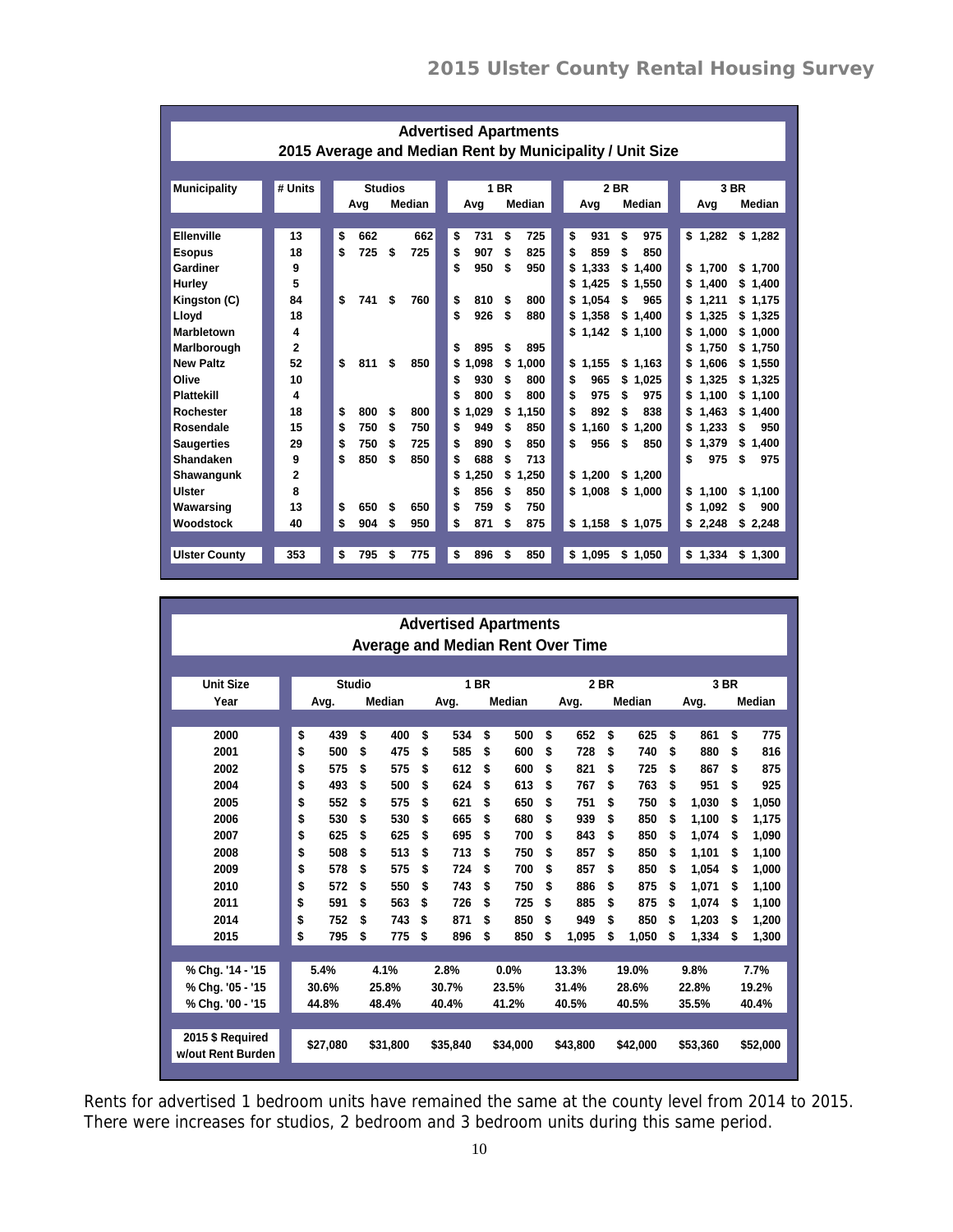#### **Subsidized Housing**

**Subsidized Housing** is rental housing that receives the benefit from any of the various types of governmental support in the construction, purchase or rehabilitation of buildings that will house persons with income limitations. Rents are restricted by the income levels of the occupants.

The response rate for the subsidized housing portion of the 2015 Rental Survey was 77.78%, with 28 responses for 36 different properties. Of the properties that reported how much rent they collect, most indicated 30% of a renters adjusted gross income.

To determine which households qualify to live at a property, ten respondents reported using a percentage of Ulster County's Area Median Income (AMI) as determined by the U.S. Department of Housing and Urban Development (HUD). Ulster County's AMI in 2015 was \$75,200. Properties had rental units available where the maximum income could be 30%, 40%, 50%, 60% or 80% of AMI.



**Income Limits for Determining Rent** 

As shown in the chart above, most of the rental units are available to households earning up to 50% AMI. For 2015, using a 50% AMI income limit, a one-person household could earn up to \$26,350 and a four-person family, \$37,600. Using an 80% AMI income limit, a one-person household could earn up to \$42,150 and four-person family, \$60,150. HUD's 2015 Income Limits Summary is available at: https://www.huduser.gov/portal/datasets/il/il2015/2015summary.odn

Properties that didn't use AMI for income limits set higher limits when determining who could rent from them. These properties would have an income limits for one-person households anywhere from the low \$30,000s to the low \$40,000s.

Of the respondents, 13 are senior housing complexes with minimum-age requirements of 55 or 62 years old. Subsidized senior housing in Ulster County has waiting lists, so it has become customary to apply ahead of time and new projects generally choose occupants via a lottery.